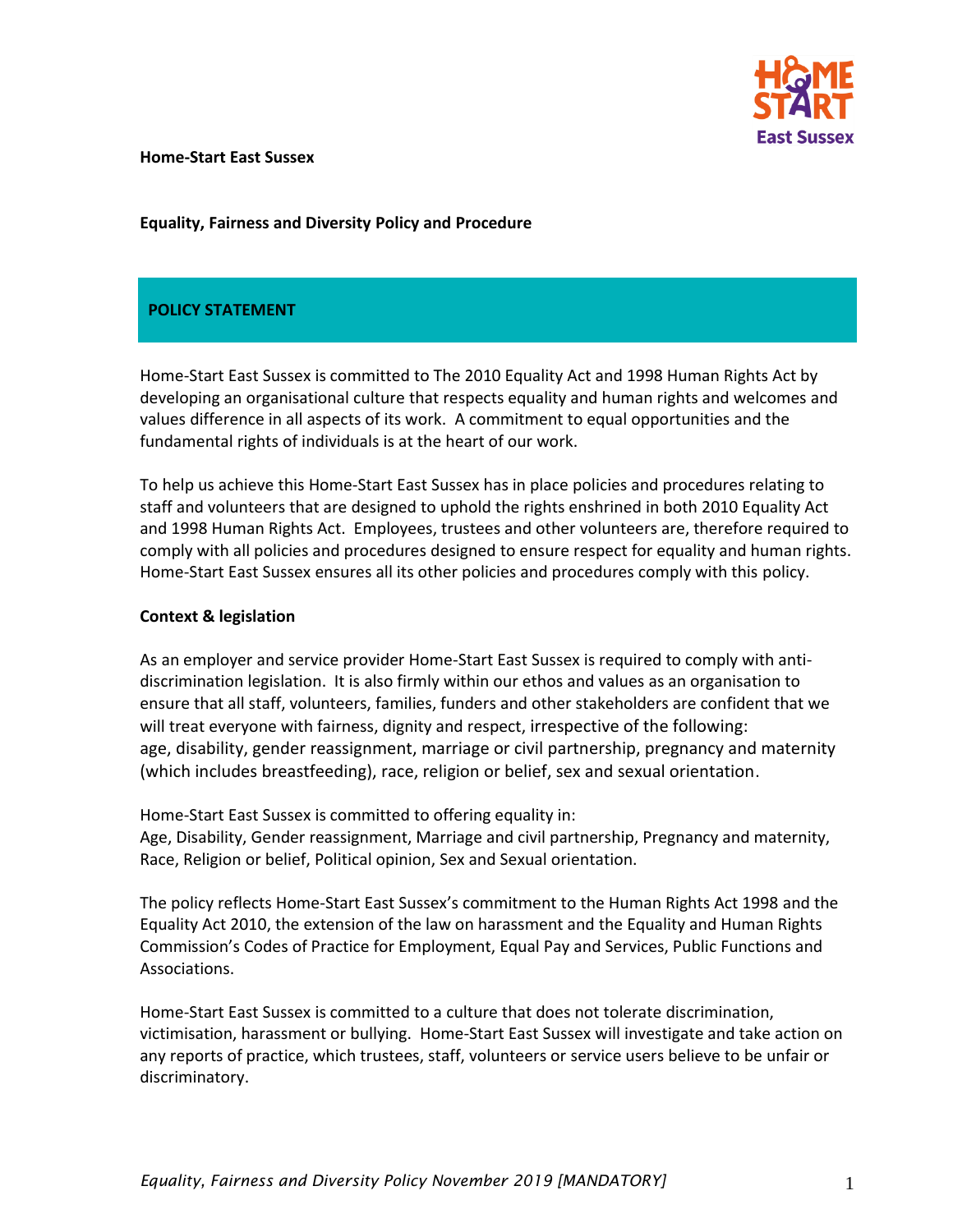

All staff are made aware that unfair or discriminatory treatment of another individual will result in the consideration of disciplinary proceedings and will normally be treated as serious misconduct warranting dismissal.

# **PROCEDURE**

#### **Trustees**

- Trustees are responsible for ensuring that Home-Start East Sussex meets its legal responsibilities, including those relating to Equalities legislation. All trustees accept and work to the Equality, Fairness & Diversity Policy and monitor its implementation in the day to day work by receiving and analysing regular reports.
- Membership of the Home-Start East Sussex Trustee Board aims to represent a wide crosssection of the community. Membership is open to anybody with the knowledge, skills, experience and expertise that would be valuable to our trustee board. These include;
	- o Strategic Planning
	- o Finance
	- o Fundraising
	- o Human Resources
	- o Health and Safety
	- o Business Management
	- o Safeguarding Vulnerable Adults and/or Children
	- o Promotion/social media/PR
	- o IT Systems
	- o Experience of working with children & families
	- o Experience of working with domestic abuse victims or perpetrators
	- o Networking
	- o Voluntary Sector
	- $\circ$  Diversity working with minority ethnic communities, people with disability etc.
- Opportunities are offered to volunteers to be represented on Home-Start East Sussex's trustee board.
- Opportunities are offered to service users to be represented on Home-Start East Sussex's Trustee Board.
- Trustees endeavour to ensure that the time, place and conduct of meetings enable all trustees and potential members to have an equal opportunity to be involved.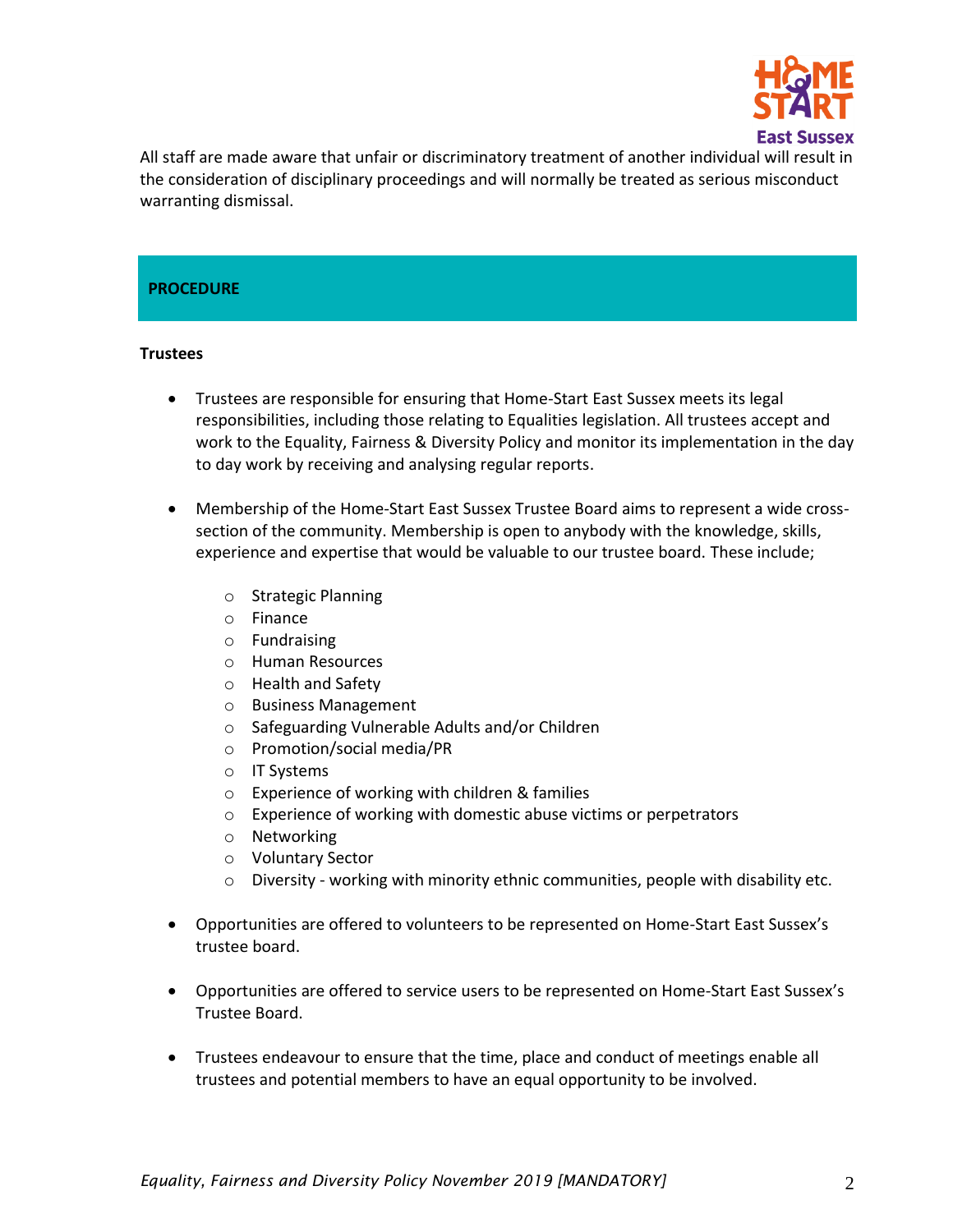

### **Recruitment and selection**

- The Safer Recruitment Policy and the Recruitment, Supervision and Management of Volunteers Policy must be adopted.
- All job advertisements and job descriptions state that HSES is committed to equality of opportunity.
- Job descriptions, person specifications are reviewed as each vacancy arises to ensure they are directly relevant to the post. Consideration is given as to whether the job can be shared and whether working hours can be flexible.
- The person specification indicates which requirements are essential and which are desirable. Only essential criteria are considered in the first round of short-listing.
- All vacant posts are advertised as widely as appropriate for the job. Application forms/CVs ask only for information relevant to the post including an Equality, Fairness and Diversity statement and monitoring form. Health questionnaires are not used until after a conditional offer of employment is made.
- Monitoring forms are separated from the application before short-listing and used only after the selection process for monitoring purposes.
- Reasonable travel expenses are offered to all applicants attending interviews.
- Acceptance of the Equality, Fairness & Diversity Policy is a condition of employment and all employees must work to this policy.
- All staff should be informed of the routes of access to the Trustee Board, the Quality Assurance standards and of the Grievance and Disciplinary Procedure.
- Appropriate consideration will be given to the individual circumstances of a member of staff within the scope of the Equality Act, providing the needs of Home-Start East Sussex are met. This may include actions such as reasonable adjustment to the employee's working environment or flexible working patterns.
- Home-Start East Sussex is committed to ensuring that all employees have a workplace free from discrimination, victimization, bullying and harassment, are made aware of the relevant policies and procedures and know how to report incidents.

#### **Service provision**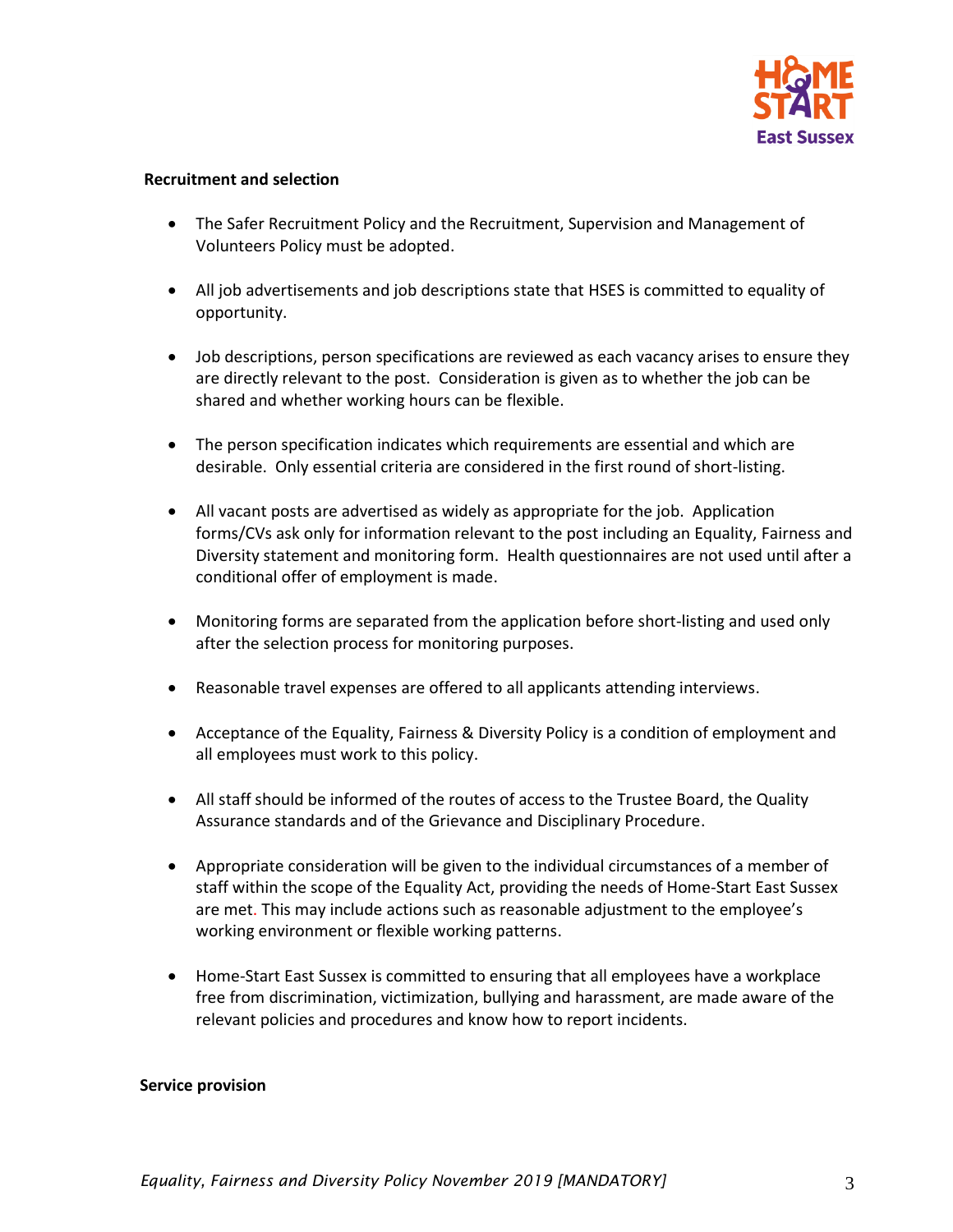

- Home-Start East Sussex keeps up to date information about the population in the community/area in which it works, including hard to reach and disadvantaged groups. It works to ensure that it builds appropriate relationships in order to offer accessible support, resources and involvement to every family that falls within its remit.
- Home-Start East Sussex endeavours to meet the individual needs of each service user.
- All service users are given an equal opportunity to attend social events.
- Toys and other equipment/material reflect as far as possible the diversity of our society.
- The involvement of volunteers and service users is encouraged and their views on the services offered are taken into account when drafting strategic and operational plans and making policy decisions.
- Home-Start East Sussex reviews and analyses its monitoring information in order to fulfil its aim of ensuring that employees, trustees and volunteers reflect the population in the community.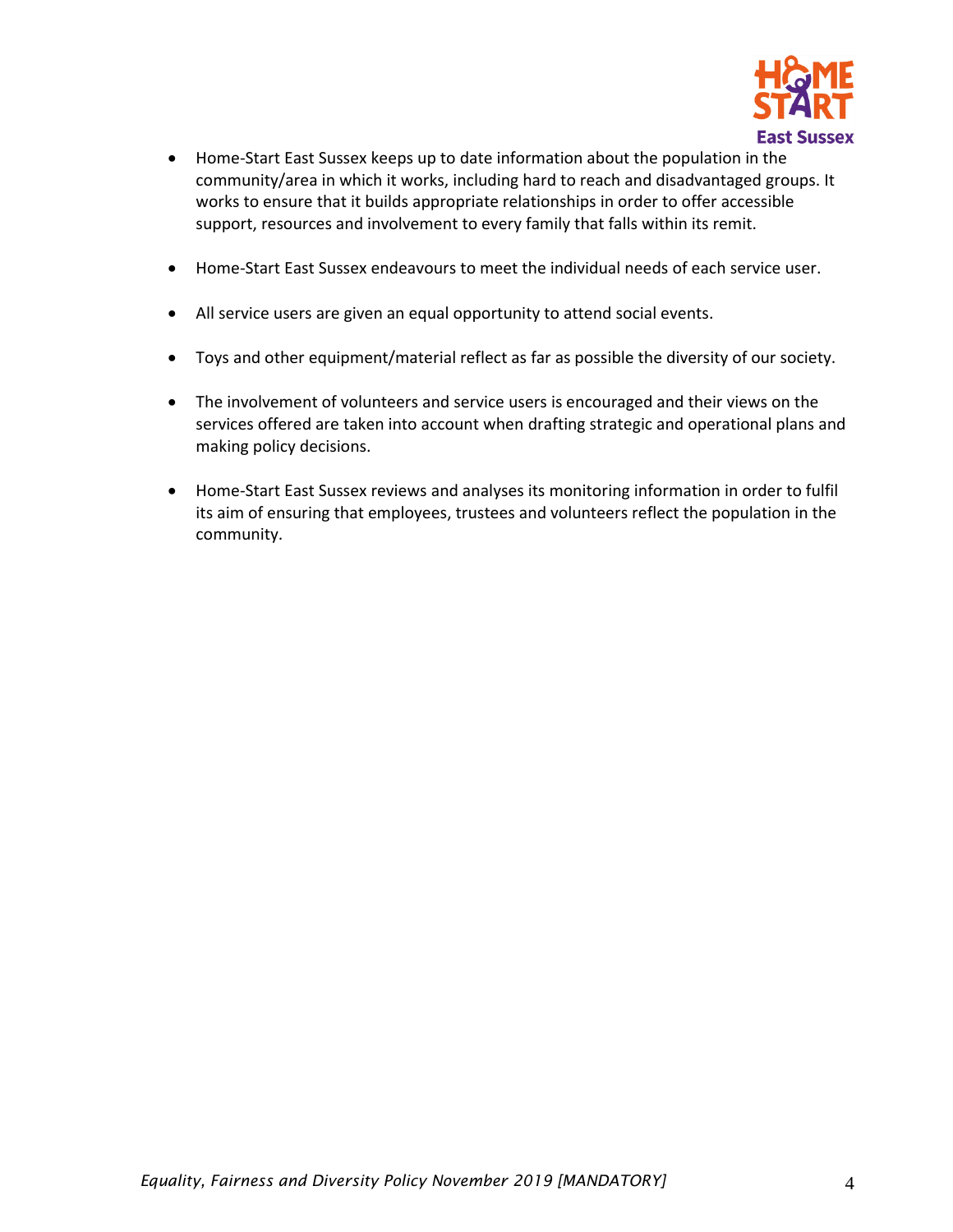

# **Access to services**

- The range of referrals or self-referrals accepted is only limited where Home-Start East Sussex does not have the resources available to meet the number or complexity of cases.
- Home-Start East Sussex establishes positive links with a wide range of referring agencies in the area including those supporting hard to reach/disadvantaged groups and accepts appropriate referrals, the permission of the service user having been obtained first.
- Home-Start East Sussex seeks to publicise the availability of its services to all sections of the community, including providing information about its services in user-friendly language and in appropriate languages other than English.
- All publicity or information materials include positive images of people.
- Home-Start East Sussex is sensitive to the communication needs of individuals and families, and aims to meet them wherever possible.
- Every effort is made to select office and other premises which are accessible and do not restrict the participation of anyone in the activities of the local Home-Start.
- Consideration is given to the needs of individuals who may use the premises. Home-Start East Sussex activities should be as accessible and inclusive as possible.

# **Working with volunteers**

- Within the scope of the Equality Act volunteers do not have the same rights as employees, Home-Start East Sussex will always treat its volunteers with equality and fairness and welcome diversity.
- All volunteers are expected to accept and follow the Equality, Fairness & Diversity policy, a copy of which will be provided as part of the induction process.
- Volunteers are recruited from a wide range of backgrounds, taking into account the composition of the catchment area.
- Where appropriate, former users of the service may be enabled to become volunteers.
- The individuality and differences of volunteers are respected and selection of volunteers will be based on the experience and skills of each individual.
- Volunteers' expenses are paid promptly on receipt of relevant documentation.